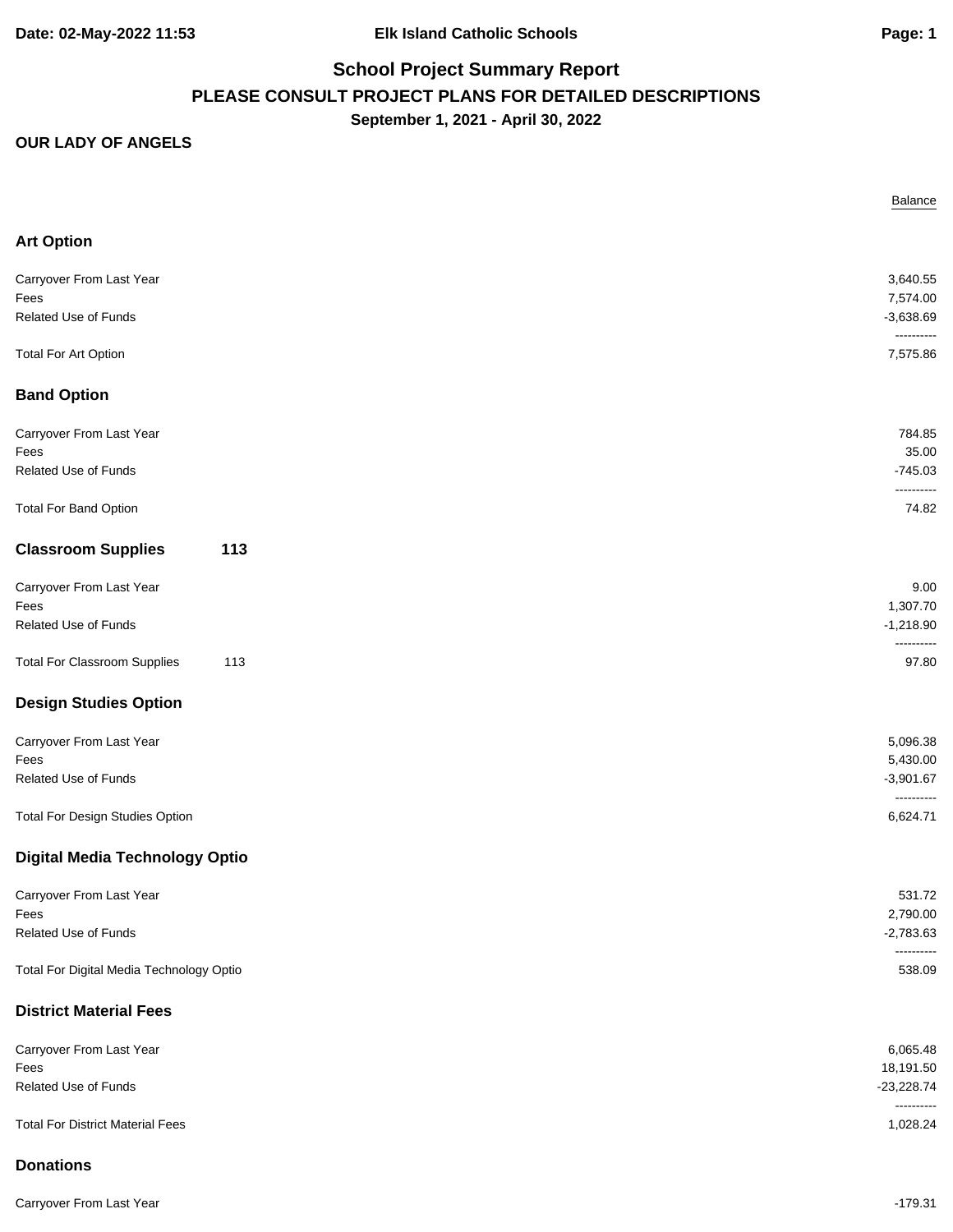|                                               | <b>Balance</b>            |
|-----------------------------------------------|---------------------------|
| <b>Gifts and Donations</b>                    | 258.00                    |
| <b>Other Sales</b>                            | 5,000.00                  |
| Related Use of Funds                          | $-5,171.44$<br>---------- |
| <b>Total For Donations</b>                    | $-92.75$                  |
| <b>Drama Option</b>                           |                           |
| Carryover From Last Year                      | 2,330.06                  |
| Fees                                          | 2,310.00                  |
| <b>Other Sales</b>                            | 400.00                    |
| Related Use of Funds                          | $-746.75$                 |
|                                               | ----------                |
| <b>Total For Drama Option</b>                 | 4,293.31                  |
| <b>Ecs Evidence Of Learning</b><br>133        |                           |
| Carryover From Last Year                      | 75.00                     |
| Fees                                          | 75.00                     |
|                                               | ----------                |
| Total For Ecs Evidence Of Learning<br>133     | 150.00                    |
| <b>Ecs Field Trips &amp; Presentation 107</b> |                           |
| Carryover From Last Year                      | $-568.37$                 |
| Fees                                          | 3,565.68                  |
| Related Use of Funds                          | $-4,007.24$               |
|                                               | ----------                |
| Total For Ecs Field Trips & Presentation 107  | $-1,009.93$               |
| <b>Ecs T-Shirts</b><br>115                    |                           |
| Carryover From Last Year                      | 7.68                      |
|                                               |                           |
| <b>Total For Ecs T-Shirts</b><br>115          | 7.68                      |
| <b>Ecs Yearbooks</b><br>116                   |                           |
|                                               | $-344.89$                 |
| Carryover From Last Year                      | 213.52                    |
| Fees                                          | 143.87                    |
|                                               | ----------                |
| <b>Total For Ecs Yearbooks</b><br>116         | 12.50                     |
| <b>Enhanced Art Supplies</b><br>148           |                           |
| Carryover From Last Year                      | 285.38                    |
| Fees                                          | 1,202.40                  |
| Related Use of Funds                          | $-909.82$                 |
|                                               | ----------                |
| <b>Total For Enhanced Art Supplies</b><br>148 | 577.96                    |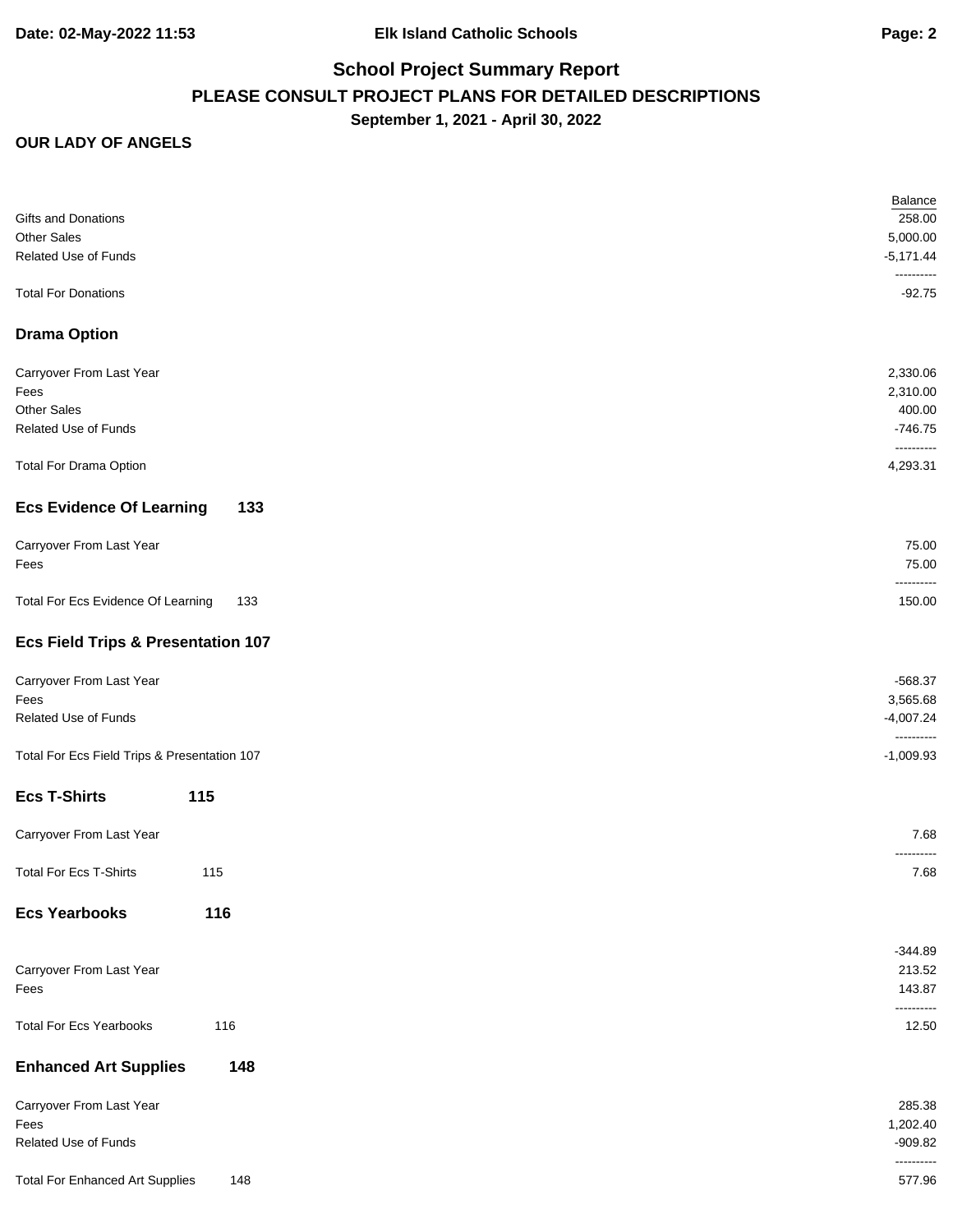|                                               | Balance                    |
|-----------------------------------------------|----------------------------|
| <b>Enhanced Programing &amp; Learning 150</b> |                            |
| Carryover From Last Year                      | 61.12                      |
| Fees                                          | 3,527.50                   |
| Related Use of Funds                          | $-1,194.25$<br>----------  |
| Total For Enhanced Programing & Learning 150  | 2,394.37                   |
| <b>Field Trip</b>                             |                            |
| Carryover From Last Year                      | 11,620.80                  |
| Fees                                          | 41,211.95                  |
| Related Use of Funds                          | $-41,166.47$<br>---------- |
| <b>Total For Field Trip</b>                   | 11,666.28                  |
| <b>Film Studies Option</b>                    |                            |
| Carryover From Last Year                      | 2,563.35                   |
| Fees                                          | 2,120.00                   |
| Related Use of Funds                          | $-1,065.90$<br>----------  |
| Total For Film Studies Option                 | 3,617.45                   |
| <b>Food Bank</b>                              |                            |
| Carryover From Last Year                      | 3,512.57                   |
| Gifts and Donations                           | $-411.82$                  |
| Related Use of Funds                          | $-1,643.21$<br>----------  |
| <b>Total For Food Bank</b>                    | 1,457.54                   |
| Foods 5/6 (2016-2017)                         |                            |
| Related Use of Funds                          | $-2,241.20$                |
| Total For Foods 5/6 (2016-2017)               | ----------<br>$-2,241.20$  |
| <b>Foods 7/8 Classes</b>                      |                            |
| Carryover From Last Year                      | $-702.35$                  |
| Related Use of Funds                          | $-1,731.99$                |
| Total For Foods 7/8 Classes                   | ----------<br>$-2,434.34$  |
| <b>Foods Option</b>                           |                            |
| Carryover From Last Year                      | 5,966.26                   |
| Fees                                          | 18,110.25                  |
| Related Use of Funds                          | $-9,668.47$                |
| <b>Total For Foods Option</b>                 | ----------<br>14,408.04    |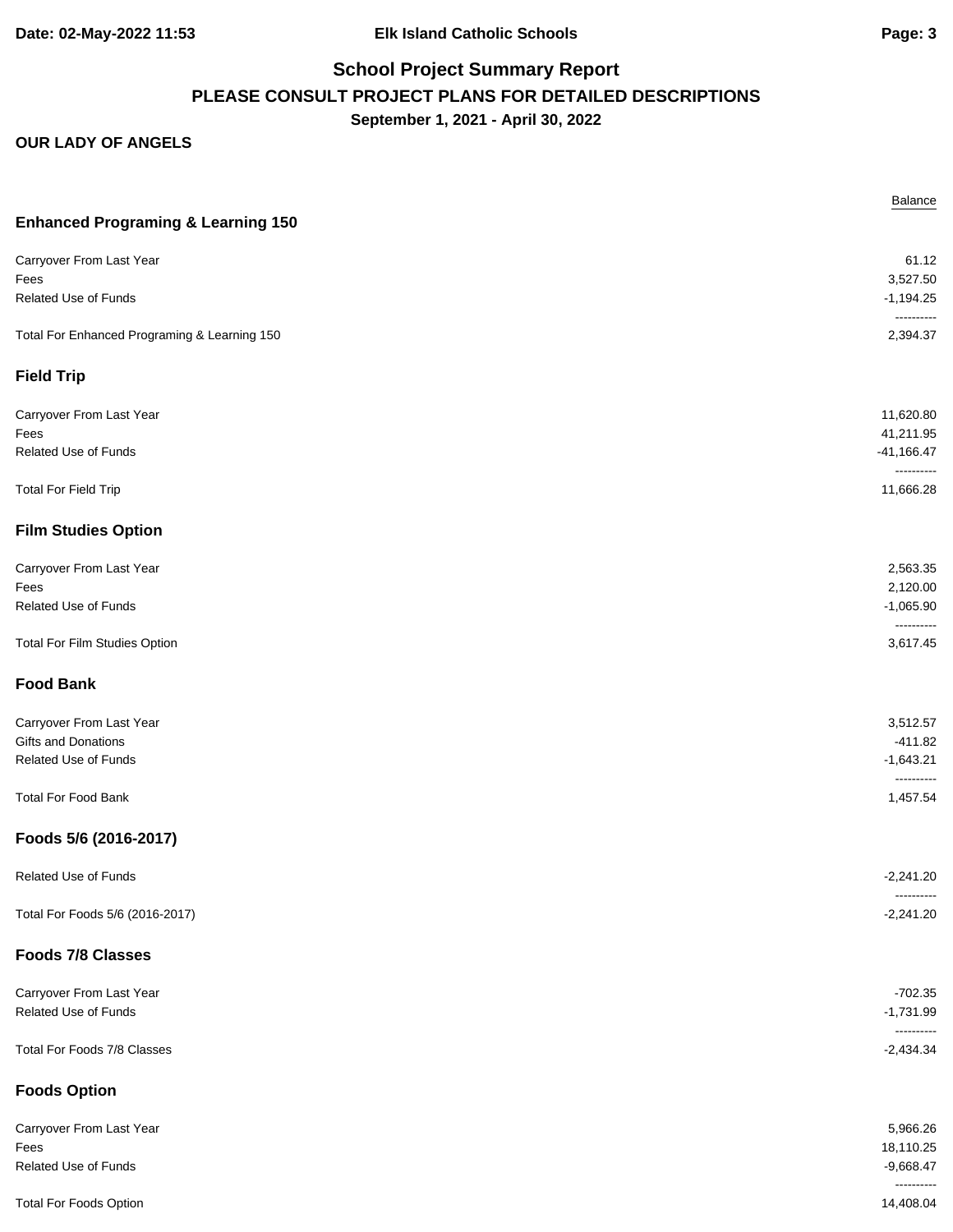**Date: 02-May-2022 11:53 Elk Island Catholic Schools Page: 4**

# **School Project Summary Report PLEASE CONSULT PROJECT PLANS FOR DETAILED DESCRIPTIONS September 1, 2021 - April 30, 2022**

|                                            | Balance                   |
|--------------------------------------------|---------------------------|
| <b>Forensics Option</b>                    |                           |
| Carryover From Last Year                   | 418.60                    |
| <b>Total For Forensics Option</b>          | ----------<br>418.60      |
| Fort Saskatchewan Playground 151           |                           |
|                                            | 10,000.00                 |
| Carryover From Last Year                   | 43,548.98                 |
| Gifts and Donations<br><b>Other Sales</b>  | 41,695.11<br>5,000.00     |
|                                            | ----------                |
| Total For Fort Saskatchewan Playground 151 | 100,244.09                |
| <b>Foster Children Sponsorship</b><br>128  |                           |
| Carryover From Last Year                   | 561.84                    |
| Fundraising                                | 317.50                    |
| <b>Related Use of Funds</b>                | $-330.72$                 |
| Total For Foster Children Sponsorship 128  | ----------<br>548.62      |
| <b>French Option</b>                       |                           |
| Carryover From Last Year                   | 1,433.63                  |
| Fees                                       | 2,884.90                  |
| <b>Related Use of Funds</b>                | $-2,862.84$<br>---------- |
| <b>Total For French Option</b>             | 1,455.69                  |
| General                                    |                           |
| Carryover From Last Year                   | 4,013.66                  |
| Discretionary Use of Funds                 | $-1,671.74$               |
| Fees                                       | $-2,387.08$               |
| Fundraising<br>Other Sales                 | 4,661.88<br>2,886.53      |
| Related Use of Funds                       | $-2,612.56$               |
|                                            | ----------                |
| <b>Total For General</b>                   | 4,890.69                  |
| General<br>100                             |                           |
|                                            | 1,369.28                  |
| Carryover From Last Year                   | 657.26                    |
| Fees                                       | $-562.81$                 |
| Gifts and Donations                        | 4.30                      |
| Other Sales<br>Related Use of Funds        | 37.00<br>$-521.20$        |
|                                            | ----------                |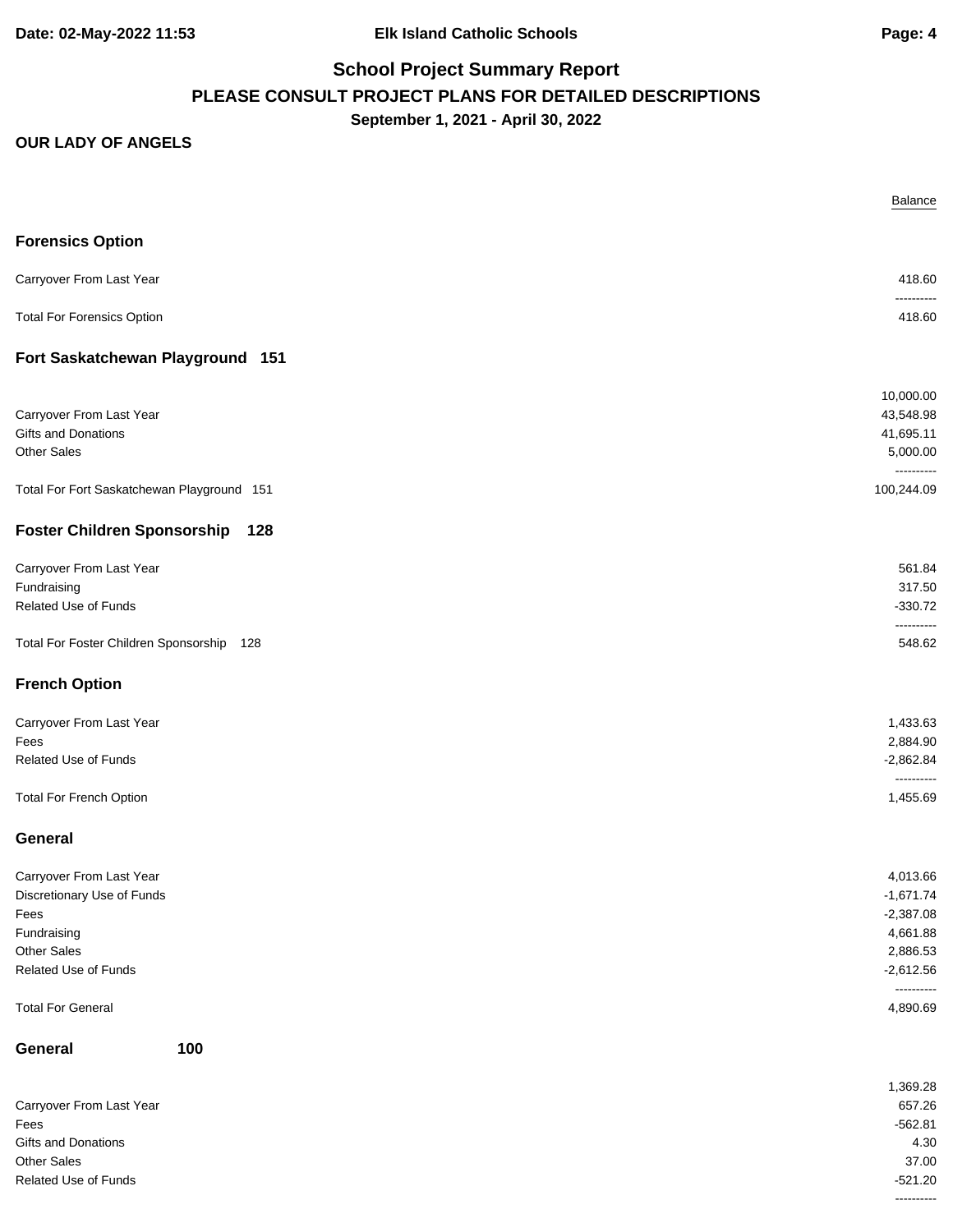| <b>Total For General</b><br>100              | Balance<br>983.83         |
|----------------------------------------------|---------------------------|
| Gr 1 Field Trip & Presentation 119           |                           |
| Carryover From Last Year                     | 1,128.96                  |
| Fees                                         | 4,386.10                  |
| Related Use of Funds                         | $-2,690.80$<br>---------- |
| Total For Gr 1 Field Trip & Presentation 119 | 2,824.26                  |
| Gr 2 Field Trip & Presentation 120           |                           |
| Carryover From Last Year                     | 91.94                     |
| Fees                                         | 5,584.41                  |
| Related Use of Funds                         | $-3,786.20$<br>---------- |
| Total For Gr 2 Field Trip & Presentation 120 | 1,890.15                  |
| <b>Gr 3 Evidence Of Learning</b><br>111      |                           |
| Carryover From Last Year                     | 100.00                    |
| Fees                                         | 120.00                    |
| Total For Gr 3 Evidence Of Learning<br>111   | ----------<br>220.00      |
| Gr 3 Field Trip & Presentation 121           |                           |
|                                              | 181.06                    |
| Carryover From Last Year                     | $-457.89$                 |
| Fees                                         | 7,167.46                  |
| <b>Related Use of Funds</b>                  | $-6,184.45$               |
| Total For Gr 3 Field Trip & Presentation 121 | 706.18                    |
| <b>Gr 3 Recreational Swimming</b><br>117     |                           |
|                                              | 7.00                      |
| Carryover From Last Year                     | 126.85                    |
| Related Use of Funds                         | 288.98<br>.               |
| Total For Gr 3 Recreational Swimming<br>117  | 422.83                    |
| Gr 4 Field Trip & Presentation 122           |                           |
| Carryover From Last Year                     | 699.88                    |
| Fees                                         | 7,415.44                  |
| <b>Related Use of Funds</b>                  | $-6,738.49$<br>---------- |
| Total For Gr 4 Field Trip & Presentation 122 | 1,376.83                  |
| <b>Gr 4 Recreational Swimming</b><br>118     |                           |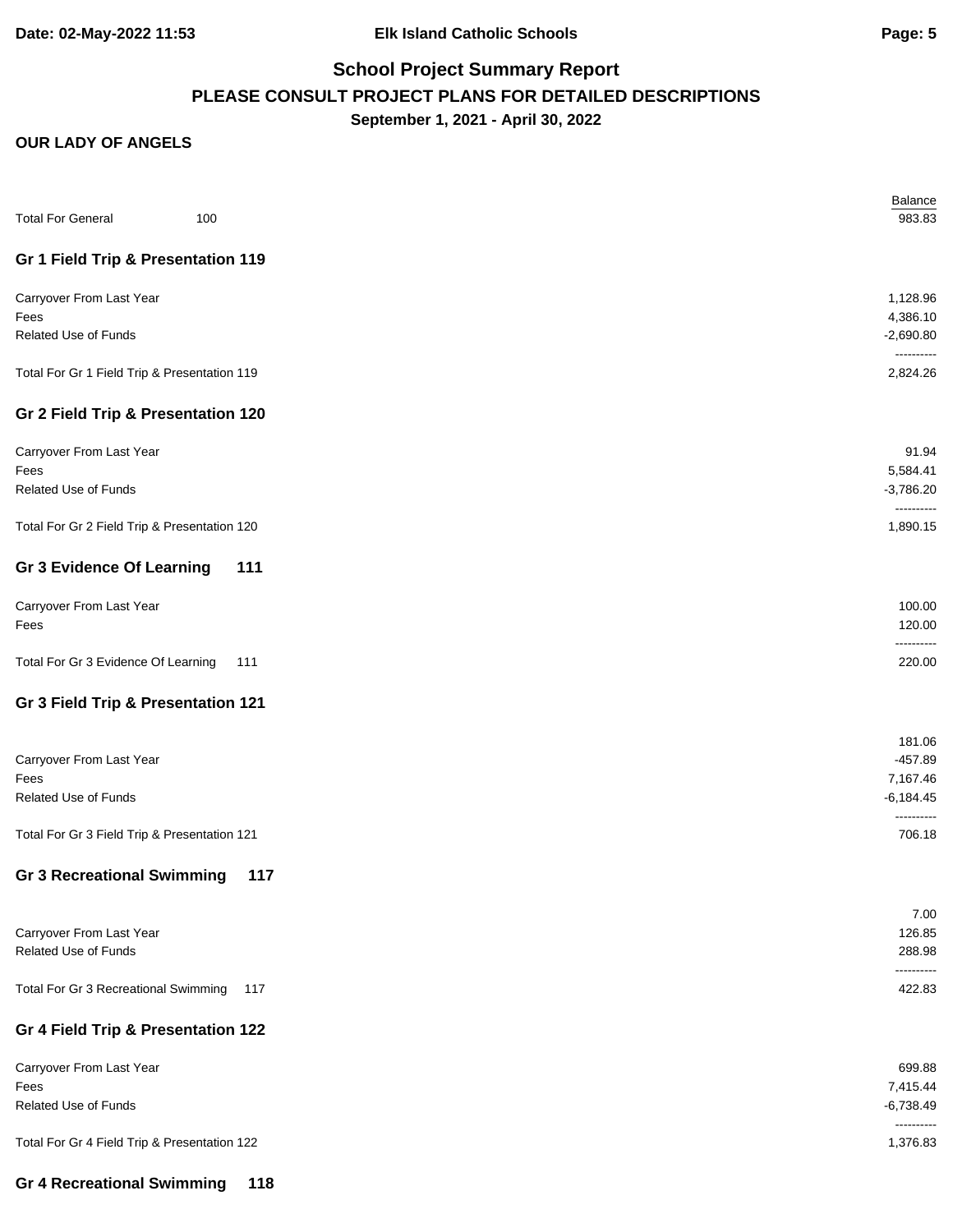#### **OUR LADY OF ANGELS**

| Carryover From Last Year             |     | Balance<br>14.91           |
|--------------------------------------|-----|----------------------------|
| Fees                                 |     | 270.00                     |
| Related Use of Funds                 |     | $-261.09$<br>----------    |
| Total For Gr 4 Recreational Swimming | 118 | 23.82                      |
| Gr. 1 Projects                       | 124 |                            |
| Carryover From Last Year             |     | 30.00<br>----------        |
| Total For Gr. 1 Projects             | 124 | 30.00                      |
| <b>Grade 6 Options</b>               |     |                            |
| Carryover From Last Year             |     | 1,086.77                   |
| Fees                                 |     | 1,400.00                   |
| Related Use of Funds                 |     | $-1,907.88$<br>----------  |
| Total For Grade 6 Options            |     | 578.89                     |
| <b>Grade 8 Farewell</b>              |     |                            |
| Carryover From Last Year             |     | 81.76<br>--------          |
| Total For Grade 8 Farewell           |     | 81.76                      |
| <b>Guitar Option</b>                 |     |                            |
| Carryover From Last Year             |     | 1,353.51                   |
| Fees                                 |     | 2,160.00                   |
| Related Use of Funds                 |     | $-2,191.80$<br>----------  |
| <b>Total For Guitar Option</b>       |     | 1,321.71                   |
| <b>Headphones General</b>            | 114 |                            |
| Carryover From Last Year             |     | 10.00                      |
| Fees                                 |     | 10.00                      |
| <b>Total For Headphones General</b>  | 114 | ----------<br>20.00        |
| Jr. High Ski Trip                    |     |                            |
| Carryover From Last Year             |     | 10,521.56                  |
| Fees                                 |     | 60,531.98                  |
| Related Use of Funds                 |     | $-57,944.29$<br>---------- |
| Total For Jr. High Ski Trip          |     | 13,109.25                  |
| <b>Jump Rope For Heart</b>           | 129 |                            |

Carryover From Last Year 483.98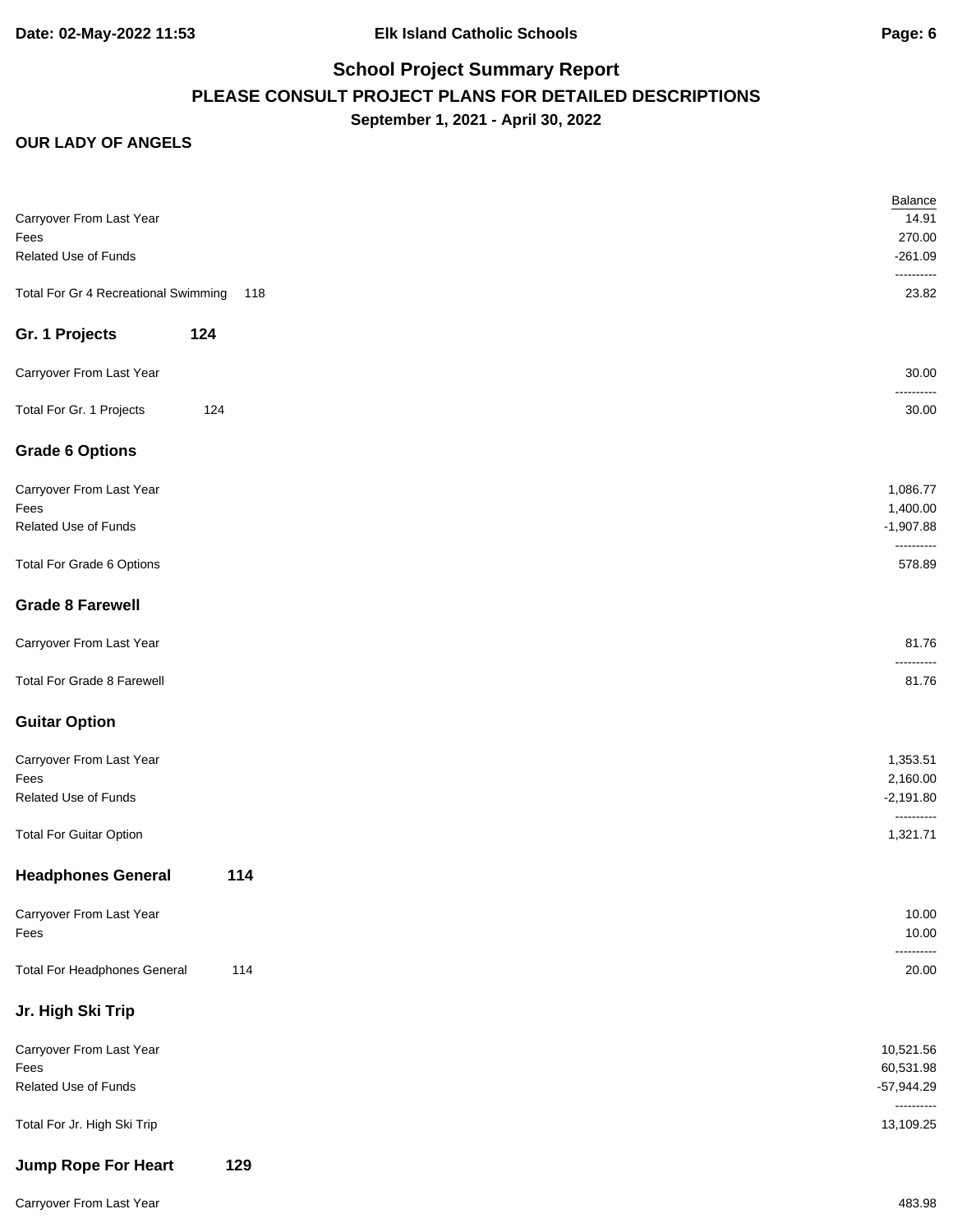|                                            |     | Balance                    |
|--------------------------------------------|-----|----------------------------|
|                                            |     |                            |
| Total For Jump Rope For Heart              | 129 | 483.98                     |
| <b>Kanga Pouches</b>                       | 101 |                            |
| Carryover From Last Year                   |     | $-259.30$                  |
| Fees                                       |     | 1,648.75                   |
| Related Use of Funds                       |     | $-1,286.82$<br>----------  |
| <b>Total For Kanga Pouches</b>             | 101 | 102.63                     |
| <b>Leadership Option</b>                   |     |                            |
| Carryover From Last Year                   |     | 1,699.32                   |
| Fees                                       |     | 10,286.25                  |
| Fundraising                                |     | 2,863.80                   |
| Related Use of Funds                       |     | $-16,034.82$               |
| Total For Leadership Option                |     | ----------<br>$-1,185.45$  |
| Learning Common & Makerspace 116           |     |                            |
| Carryover From Last Year                   |     | 679.45                     |
| Fundraising                                |     | 70.00                      |
| Gifts and Donations                        |     | 655.00                     |
| Other Sales                                |     | 654.85                     |
| Related Use of Funds                       |     | $-217.31$                  |
| Total For Learning Common & Makerspace 116 |     | ----------<br>1,841.99     |
| Library                                    |     |                            |
|                                            |     |                            |
| Carryover From Last Year                   |     | 522.74                     |
| Fees                                       |     | 2,523.47                   |
| Fundraising                                |     | 5,692.80                   |
| Related Use of Funds                       |     | $-10,031.30$<br>---------- |
| <b>Total For Library</b>                   |     | $-1,292.29$                |
| Library                                    | 127 |                            |
| Carryover From Last Year                   |     | 657.18                     |
| Fees                                       |     | 5,865.59                   |
| Related Use of Funds                       |     | $-5,785.98$                |
| <b>Total For Library</b>                   | 127 | 736.79                     |
| <b>Library &amp; Tech User Fee</b>         |     |                            |

| Carryover From Last Year | 145.56      |
|--------------------------|-------------|
| Fees                     | .567.50     |
|                          | ----------- |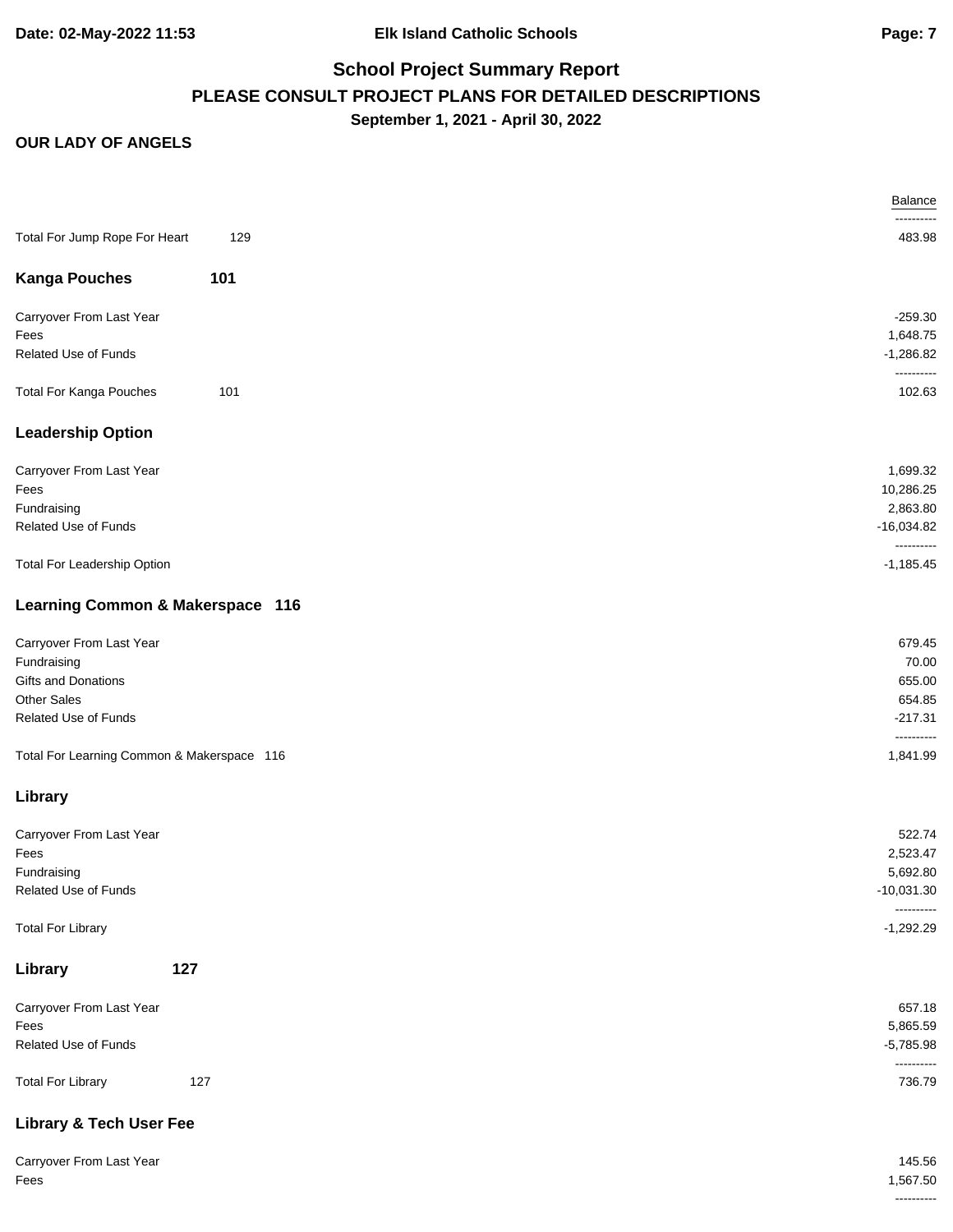#### **OUR LADY OF ANGELS**

| Total For Library & Tech User Fee       |     | Balance<br>1,713.06        |
|-----------------------------------------|-----|----------------------------|
|                                         |     |                            |
| <b>Library Bags</b>                     | 102 |                            |
| Carryover From Last Year                |     | 102.14                     |
| Fees                                    |     | 454.00                     |
| Related Use of Funds                    |     | $-102.80$<br>----------    |
| <b>Total For Library Bags</b>           | 102 | 453.34                     |
| <b>Lock Rental</b>                      |     |                            |
| Carryover From Last Year                |     | 7,764.48                   |
| Fees                                    |     | 1,602.50                   |
| <b>Total For Lock Rental</b>            |     | ----------<br>9,366.98     |
| <b>Lunch Program</b>                    | 130 |                            |
| Carryover From Last Year                |     | 860.00                     |
| Related Use of Funds                    |     | $-9.89$                    |
| Total For Lunch Program                 | 130 | ----------<br>850.11       |
| <b>Milk &amp; Canteen</b>               |     |                            |
| Carryover From Last Year                |     | $-572.69$                  |
| Fees                                    |     | 5,459.87                   |
| Fundraising                             |     | 4,234.00                   |
| <b>Other Sales</b>                      |     | 1,331.70                   |
| Related Use of Funds                    |     | $-14,551.92$<br>---------- |
| Total For Milk & Canteen                |     | $-4,099.04$                |
| <b>Missions</b>                         |     |                            |
| Carryover From Last Year                |     | 12.00<br>----------        |
| <b>Total For Missions</b>               |     | 12.00                      |
| <b>Musical Theatre Option</b>           |     |                            |
| Carryover From Last Year                |     | $-4,033.84$                |
| Fees                                    |     | 42,844.40                  |
| Other Sales                             |     | 150.00                     |
| Related Use of Funds                    |     | $-30,996.60$<br>---------- |
| <b>Total For Musical Theatre Option</b> |     | 7,963.96                   |
| <b>My Writing Book</b>                  | 134 |                            |

Carryover From Last Year 10.00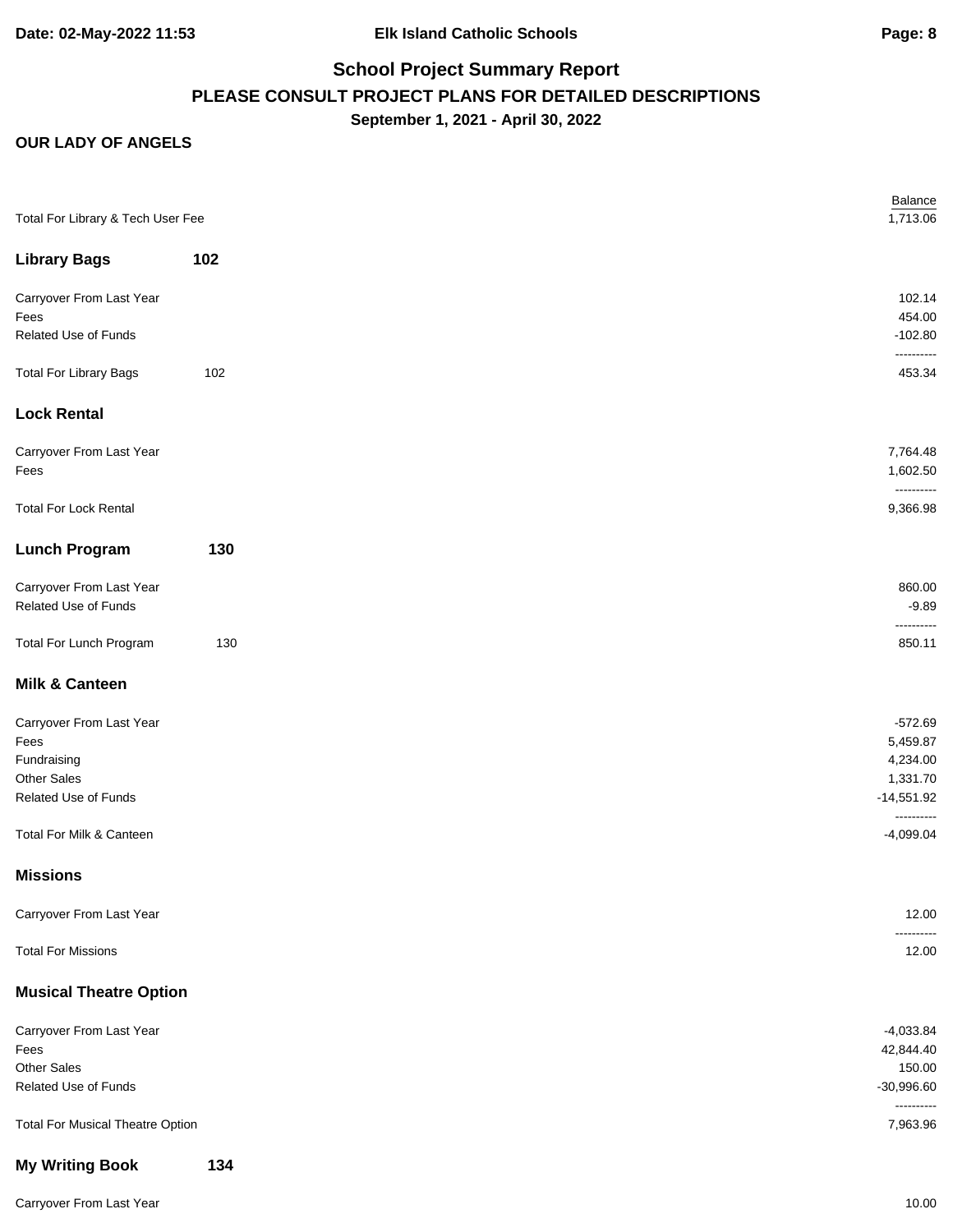| -------<br>134<br>Total For My Writing Book<br>20.00<br><b>Ola Choir</b><br>$-6.92$<br>Carryover From Last Year<br>Fees<br><b>Other Sales</b><br>Related Use of Funds<br>--------<br>Total For Ola Choir<br><b>Ola Parent School Council</b><br>Carryover From Last Year<br>Fees<br>45,463.27<br>Fundraising<br>Gifts and Donations<br>2,090.09<br><b>Other Sales</b><br>13,767.86<br>Related Use of Funds<br>$-74,362.85$<br>----------<br>Total For Ola Parent School Council<br><b>Ola Youth Group</b><br>Carryover From Last Year<br>Fees<br>Gifts and Donations<br>Related Use of Funds<br>----------<br>Total For Ola Youth Group<br><b>Outdoor Education Option</b><br>5,509.65<br>Carryover From Last Year<br>13,690.00<br>Fees<br>Related Use of Funds<br><b>Total For Outdoor Education Option</b><br><b>Outdoor Learning Commons Tdfef 138</b><br>Carryover From Last Year<br>1,000.00<br><b>Other Sales</b><br>----------<br>Total For Outdoor Learning Commons Tdfef 138<br><b>Personal Fitness &amp; Wellness Op</b> |      | Balance                 |
|------------------------------------------------------------------------------------------------------------------------------------------------------------------------------------------------------------------------------------------------------------------------------------------------------------------------------------------------------------------------------------------------------------------------------------------------------------------------------------------------------------------------------------------------------------------------------------------------------------------------------------------------------------------------------------------------------------------------------------------------------------------------------------------------------------------------------------------------------------------------------------------------------------------------------------------------------------------------------------------------------------------------------------|------|-------------------------|
|                                                                                                                                                                                                                                                                                                                                                                                                                                                                                                                                                                                                                                                                                                                                                                                                                                                                                                                                                                                                                                    | Fees | 10.00                   |
|                                                                                                                                                                                                                                                                                                                                                                                                                                                                                                                                                                                                                                                                                                                                                                                                                                                                                                                                                                                                                                    |      |                         |
|                                                                                                                                                                                                                                                                                                                                                                                                                                                                                                                                                                                                                                                                                                                                                                                                                                                                                                                                                                                                                                    |      |                         |
|                                                                                                                                                                                                                                                                                                                                                                                                                                                                                                                                                                                                                                                                                                                                                                                                                                                                                                                                                                                                                                    |      |                         |
|                                                                                                                                                                                                                                                                                                                                                                                                                                                                                                                                                                                                                                                                                                                                                                                                                                                                                                                                                                                                                                    |      |                         |
|                                                                                                                                                                                                                                                                                                                                                                                                                                                                                                                                                                                                                                                                                                                                                                                                                                                                                                                                                                                                                                    |      | 344.75                  |
|                                                                                                                                                                                                                                                                                                                                                                                                                                                                                                                                                                                                                                                                                                                                                                                                                                                                                                                                                                                                                                    |      | 150.00                  |
|                                                                                                                                                                                                                                                                                                                                                                                                                                                                                                                                                                                                                                                                                                                                                                                                                                                                                                                                                                                                                                    |      | $-394.41$               |
|                                                                                                                                                                                                                                                                                                                                                                                                                                                                                                                                                                                                                                                                                                                                                                                                                                                                                                                                                                                                                                    |      |                         |
|                                                                                                                                                                                                                                                                                                                                                                                                                                                                                                                                                                                                                                                                                                                                                                                                                                                                                                                                                                                                                                    |      | 93.42                   |
|                                                                                                                                                                                                                                                                                                                                                                                                                                                                                                                                                                                                                                                                                                                                                                                                                                                                                                                                                                                                                                    |      |                         |
|                                                                                                                                                                                                                                                                                                                                                                                                                                                                                                                                                                                                                                                                                                                                                                                                                                                                                                                                                                                                                                    |      | 38,105.99               |
|                                                                                                                                                                                                                                                                                                                                                                                                                                                                                                                                                                                                                                                                                                                                                                                                                                                                                                                                                                                                                                    |      | 42,231.55               |
|                                                                                                                                                                                                                                                                                                                                                                                                                                                                                                                                                                                                                                                                                                                                                                                                                                                                                                                                                                                                                                    |      |                         |
|                                                                                                                                                                                                                                                                                                                                                                                                                                                                                                                                                                                                                                                                                                                                                                                                                                                                                                                                                                                                                                    |      |                         |
|                                                                                                                                                                                                                                                                                                                                                                                                                                                                                                                                                                                                                                                                                                                                                                                                                                                                                                                                                                                                                                    |      |                         |
|                                                                                                                                                                                                                                                                                                                                                                                                                                                                                                                                                                                                                                                                                                                                                                                                                                                                                                                                                                                                                                    |      |                         |
|                                                                                                                                                                                                                                                                                                                                                                                                                                                                                                                                                                                                                                                                                                                                                                                                                                                                                                                                                                                                                                    |      | 67,295.91               |
|                                                                                                                                                                                                                                                                                                                                                                                                                                                                                                                                                                                                                                                                                                                                                                                                                                                                                                                                                                                                                                    |      |                         |
|                                                                                                                                                                                                                                                                                                                                                                                                                                                                                                                                                                                                                                                                                                                                                                                                                                                                                                                                                                                                                                    |      | $-8.44$                 |
|                                                                                                                                                                                                                                                                                                                                                                                                                                                                                                                                                                                                                                                                                                                                                                                                                                                                                                                                                                                                                                    |      | 3,145.00                |
|                                                                                                                                                                                                                                                                                                                                                                                                                                                                                                                                                                                                                                                                                                                                                                                                                                                                                                                                                                                                                                    |      | 1,000.00                |
|                                                                                                                                                                                                                                                                                                                                                                                                                                                                                                                                                                                                                                                                                                                                                                                                                                                                                                                                                                                                                                    |      | $-2,649.40$             |
|                                                                                                                                                                                                                                                                                                                                                                                                                                                                                                                                                                                                                                                                                                                                                                                                                                                                                                                                                                                                                                    |      | 1,487.16                |
|                                                                                                                                                                                                                                                                                                                                                                                                                                                                                                                                                                                                                                                                                                                                                                                                                                                                                                                                                                                                                                    |      |                         |
|                                                                                                                                                                                                                                                                                                                                                                                                                                                                                                                                                                                                                                                                                                                                                                                                                                                                                                                                                                                                                                    |      |                         |
|                                                                                                                                                                                                                                                                                                                                                                                                                                                                                                                                                                                                                                                                                                                                                                                                                                                                                                                                                                                                                                    |      |                         |
|                                                                                                                                                                                                                                                                                                                                                                                                                                                                                                                                                                                                                                                                                                                                                                                                                                                                                                                                                                                                                                    |      | $-5,778.83$             |
|                                                                                                                                                                                                                                                                                                                                                                                                                                                                                                                                                                                                                                                                                                                                                                                                                                                                                                                                                                                                                                    |      | ----------<br>13,420.82 |
|                                                                                                                                                                                                                                                                                                                                                                                                                                                                                                                                                                                                                                                                                                                                                                                                                                                                                                                                                                                                                                    |      |                         |
|                                                                                                                                                                                                                                                                                                                                                                                                                                                                                                                                                                                                                                                                                                                                                                                                                                                                                                                                                                                                                                    |      |                         |
|                                                                                                                                                                                                                                                                                                                                                                                                                                                                                                                                                                                                                                                                                                                                                                                                                                                                                                                                                                                                                                    |      | 1,000.00                |
|                                                                                                                                                                                                                                                                                                                                                                                                                                                                                                                                                                                                                                                                                                                                                                                                                                                                                                                                                                                                                                    |      | 2,000.00                |
|                                                                                                                                                                                                                                                                                                                                                                                                                                                                                                                                                                                                                                                                                                                                                                                                                                                                                                                                                                                                                                    |      |                         |

| Carryover From Last Year | 6,917.76 |
|--------------------------|----------|
| Fees                     | 5,700.00 |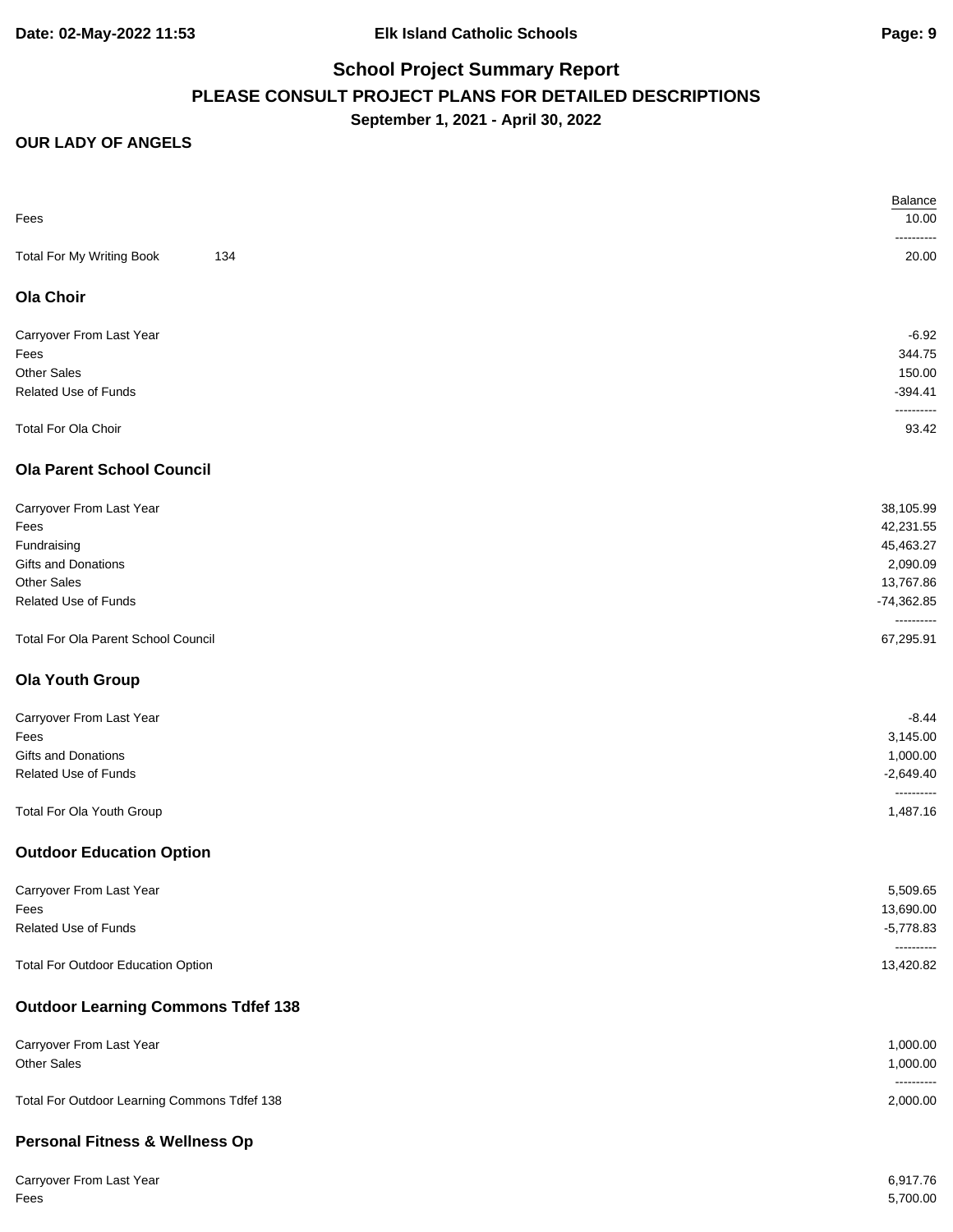| Related Use of Funds                                                                   | <b>Balance</b><br>$-2,387.45$                               |
|----------------------------------------------------------------------------------------|-------------------------------------------------------------|
| Total For Personal Fitness & Wellness Op                                               | ----------<br>10,230.31                                     |
| <b>Photography Option</b>                                                              |                                                             |
| Carryover From Last Year<br>Related Use of Funds                                       | 605.49<br>$-546.84$                                         |
| Total For Photography Option                                                           | ----------<br>58.65                                         |
| <b>Psc Community Relations</b><br>142                                                  |                                                             |
| Carryover From Last Year<br>Fundraising<br><b>Other Sales</b><br>Related Use of Funds  | 1,987.41<br>2,634.78<br>84.00<br>$-2,597.84$<br>----------  |
| <b>Total For Psc Community Relations</b><br>142                                        | 2,108.35                                                    |
| <b>Psc Cultural Events &amp; Music</b><br>139                                          |                                                             |
| Carryover From Last Year<br>Fees<br>Fundraising<br>Related Use of Funds                | 5,438.77<br>387.58<br>5,106.30<br>$-8,705.07$<br>---------- |
| Total For Psc Cultural Events & Music 139                                              | 2,227.58                                                    |
| <b>Psc General</b><br>140                                                              |                                                             |
| Carryover From Last Year<br>Gifts and Donations<br>Other Sales<br>Related Use of Funds | 1,983.96<br>2,193.48<br>1,545.50<br>2,801.69<br>$-4,837.81$ |
| <b>Total For Psc General</b><br>140                                                    | ----------<br>3,686.82                                      |
| <b>Psc Health &amp; Wellness</b><br>140                                                |                                                             |
| Carryover From Last Year<br>Related Use of Funds                                       | 2,811.29<br>$-222.68$                                       |
| Total For Psc Health & Wellness<br>140                                                 | ----------<br>2,588.61                                      |
| <b>Psc Hot Lunch Program</b><br>146                                                    |                                                             |
| Carryover From Last Year<br>Other Sales<br>Related Use of Funds                        | 19,098.17<br>20,141.82<br>$-10,626.72$<br>----------        |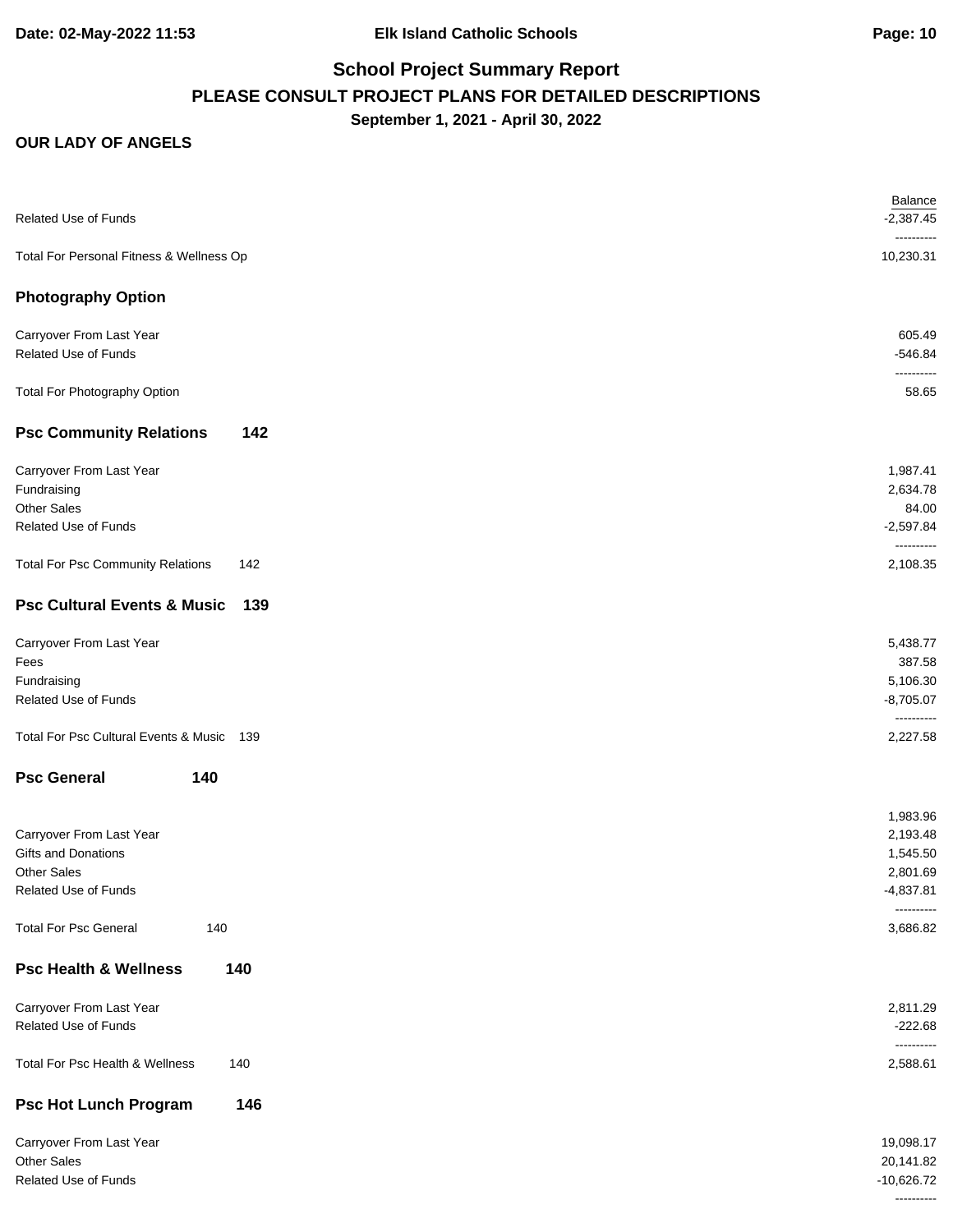### **OUR LADY OF ANGELS**

| Total For Psc Hot Lunch Program          | 146 | Balance<br>28,613.27      |
|------------------------------------------|-----|---------------------------|
| <b>Psc Literacy &amp; Library</b>        | 143 |                           |
|                                          |     | 589.13                    |
| Carryover From Last Year                 |     | 5,329.58                  |
| Fundraising                              |     | 5,886.15                  |
| Related Use of Funds                     |     | $-4,768.43$<br>---------- |
| Total For Psc Literacy & Library         | 143 | 7,036.43                  |
| <b>Psc Milk Program</b>                  | 147 |                           |
| Carryover From Last Year                 |     | 8,394.86                  |
| Other Sales                              |     | 5,796.97                  |
| Related Use of Funds                     |     | $-4,507.38$<br>---------- |
| Total For Psc Milk Program               | 147 | 9,684.45                  |
| <b>Psc Technology</b>                    | 141 |                           |
| Carryover From Last Year                 |     | 315.49                    |
| Other Sales                              |     | 1,863.00                  |
| <b>Total For Psc Technology</b>          | 141 | ----------<br>2,178.49    |
| <b>Recorders</b><br>123                  |     |                           |
| Carryover From Last Year                 |     | 780.00                    |
| Fees                                     |     | 1,298.00                  |
| Related Use of Funds                     |     | $-276.40$<br>----------   |
| <b>Total For Recorders</b>               | 123 | 1,801.60                  |
| <b>School Lunch Program</b>              | 130 |                           |
| Carryover From Last Year                 |     | 475.69                    |
| Other Sales                              |     | 1,395.28                  |
| Related Use of Funds                     |     | $-1,182.09$               |
| Total For School Lunch Program           | 130 | 688.88                    |
| <b>Social Justice Projects</b>           | 137 |                           |
| Carryover From Last Year                 |     | 2,514.01                  |
| Fundraising                              |     | 7,100.35                  |
| Other Sales                              |     | 370.00                    |
| Related Use of Funds                     |     | $-4,560.43$               |
| <b>Total For Social Justice Projects</b> | 137 | ----------<br>5,423.93    |

### **Sort & Transfer Books And Writ 135**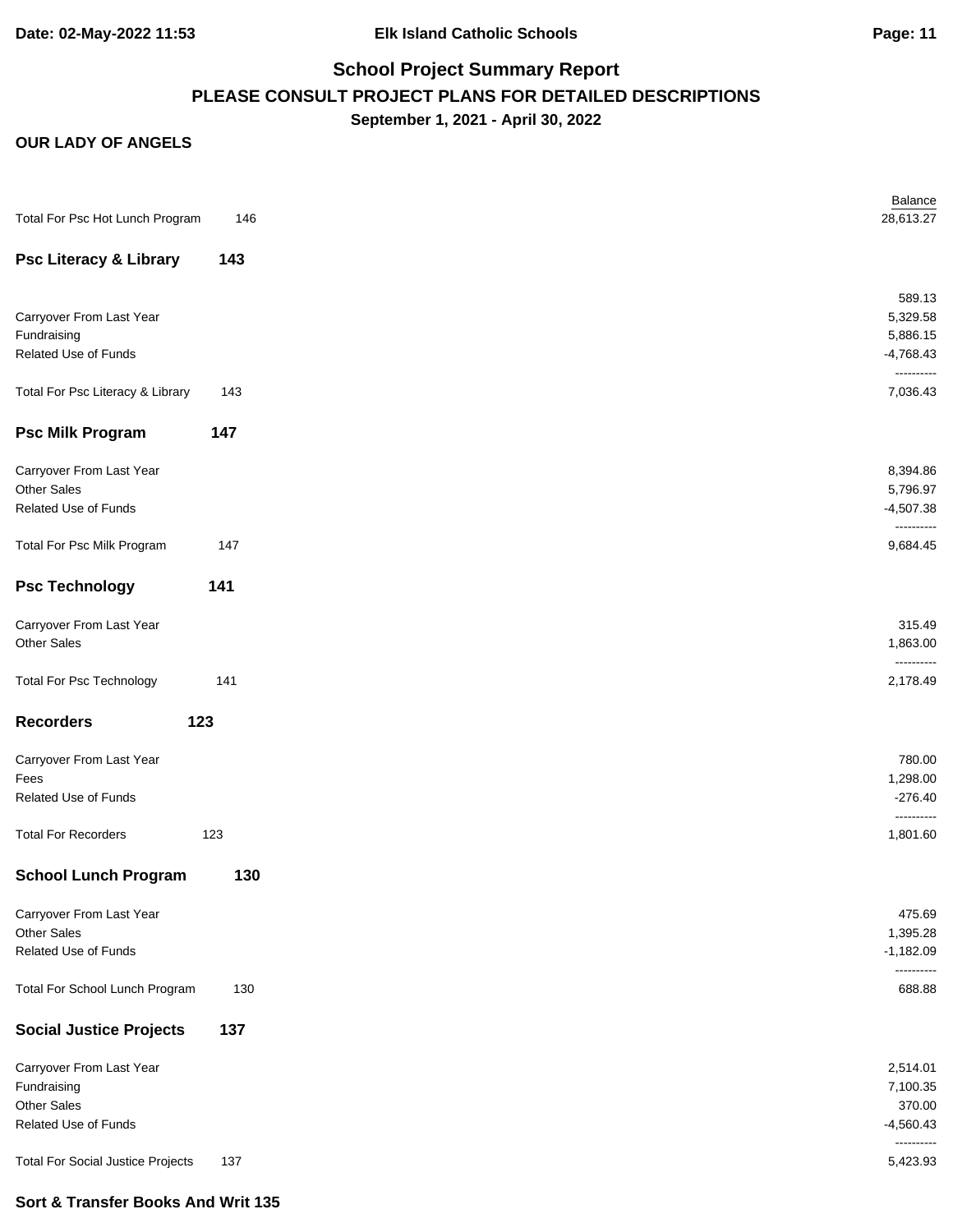|                                              |     | Balance                    |
|----------------------------------------------|-----|----------------------------|
| Carryover From Last Year                     |     | 25.00                      |
| Fees                                         |     | 25.00                      |
|                                              |     | -------                    |
| Total For Sort & Transfer Books And Writ 135 |     | 50.00                      |
| <b>Sports Events</b>                         |     |                            |
| Carryover From Last Year                     |     | 6,570.50                   |
| Fees                                         |     | 24,064.50                  |
| Related Use of Funds                         |     | $-23,097.94$<br>---------- |
| <b>Total For Sports Events</b>               |     | 7,537.06                   |
| <b>Sports Program Option</b>                 |     |                            |
| Carryover From Last Year                     |     | 10,628.13                  |
| Fees                                         |     | 304,871.50                 |
| Related Use of Funds                         |     | -265,037.73<br>----------  |
| Total For Sports Program Option              |     | 50,461.90                  |
| <b>Student Agenda</b>                        |     |                            |
| Carryover From Last Year                     |     | 1,449.24                   |
| Fees                                         |     | 3,110.00                   |
| Related Use of Funds                         |     | $-2,103.58$<br>----------  |
| <b>Total For Student Agenda</b>              |     | 2,455.66                   |
| <b>Student Agenda</b>                        | 103 |                            |
| Carryover From Last Year                     |     | $-12.15$                   |
| Fees                                         |     | 1,005.25                   |
| Related Use of Funds                         |     | $-866.14$                  |
| <b>Total For Student Agenda</b>              | 103 | 126.96                     |
| <b>Student Council</b>                       |     |                            |
| Carryover From Last Year                     |     | 323.45                     |
| Fees                                         |     | 6,390.00                   |
| Related Use of Funds                         |     | $-6,571.41$<br>----------  |
| <b>Total For Student Council</b>             |     | 142.04                     |
| <b>Student Council</b>                       | 124 |                            |
| Fees                                         |     | 20.00                      |
| <b>Total For Student Council</b>             | 124 | ------<br>20.00            |
|                                              |     |                            |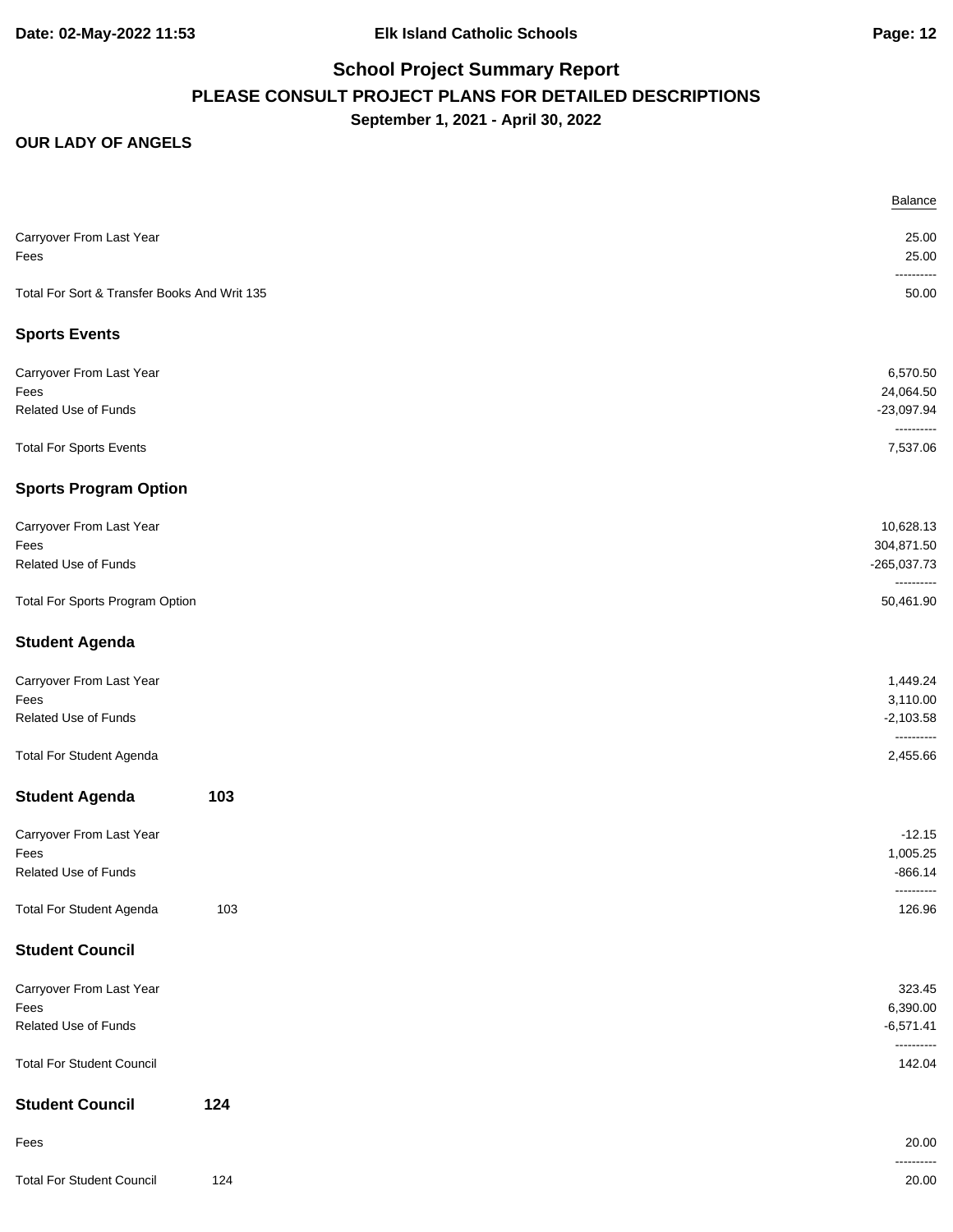| <b>Student Leadership</b>                   | 199 |  |
|---------------------------------------------|-----|--|
| Carryover From Last Year                    |     |  |
| Related Use of Funds                        |     |  |
| <b>Total For Student Leadership</b>         | 199 |  |
| <b>Student Planner</b>                      | 103 |  |
| Fees                                        |     |  |
| Related Use of Funds                        |     |  |
| <b>Total For Student Planner</b>            | 103 |  |
| <b>Terry Fox</b>                            | 136 |  |
| Carryover From Last Year                    |     |  |
| Fundraising                                 |     |  |
| Gifts and Donations<br>Related Use of Funds |     |  |
|                                             |     |  |
| <b>Total For Terry Fox</b>                  | 136 |  |
| <b>Terry Fox Run</b>                        |     |  |
| Fundraising                                 |     |  |
| Related Use of Funds                        |     |  |
| Total For Terry Fox Run                     |     |  |
| <b>Video Game Design</b>                    |     |  |
| Carryover From Last Year                    |     |  |
| Fees<br><b>Related Use of Funds</b>         |     |  |
|                                             |     |  |
| Total For Video Game Design                 |     |  |
| <b>Year Book</b>                            |     |  |
| Carryover From Last Year                    |     |  |
| Other Sales<br>Related Use of Funds         |     |  |
|                                             |     |  |
| <b>Total For Year Book</b>                  |     |  |
| <b>Young Authors/Scientist</b>              |     |  |
| Carryover From Last Year                    |     |  |
| Fees<br>Related Use of Funds                |     |  |
|                                             |     |  |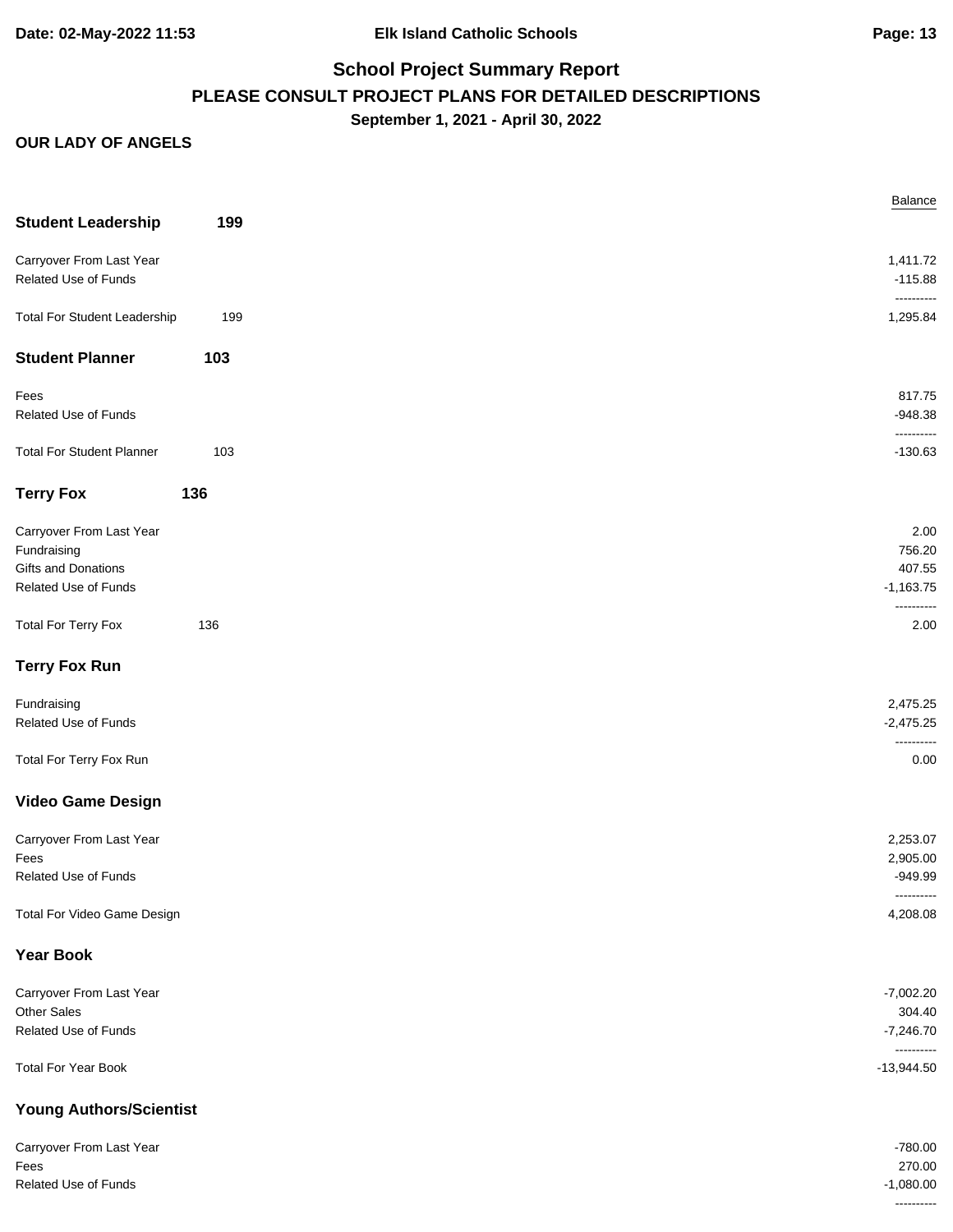**Date: 02-May-2022 11:53 Elk Island Catholic Schools Page: 14**

# **School Project Summary Report PLEASE CONSULT PROJECT PLANS FOR DETAILED DESCRIPTIONS September 1, 2021 - April 30, 2022**

| <b>Total For Young Authors/Scientist</b>    |     | Balance<br>$-1,590.00$  |
|---------------------------------------------|-----|-------------------------|
| Z. Classroom Supplies                       | 113 |                         |
|                                             |     | $-77.40$                |
| Carryover From Last Year                    |     | 77.40<br>----------     |
| Total For Z. Classroom Supplies             | 113 | 0.00                    |
| Z. Enhanced Art Supplies                    | 148 |                         |
|                                             |     | $-197.77$               |
| Carryover From Last Year                    |     | 339.58                  |
| Related Use of Funds                        |     | $-141.04$<br>---------- |
| Total For Z. Enhanced Art Supplies          | 148 | 0.77                    |
| Z. Gr 3 Recreational Swimming 117           |     |                         |
|                                             |     | $-253.70$               |
| Carryover From Last Year                    |     | 253.70                  |
| Total For Z. Gr 3 Recreational Swimming 117 |     | 0.00                    |
| Z. Gr 4 Recreational Swimming 118           |     |                         |
|                                             |     | $-14.91$                |
| Carryover From Last Year                    |     | 14.91                   |
| Total For Z. Gr 4 Recreational Swimming 118 |     | 0.00                    |
| Z. Headphones General                       | 114 |                         |
|                                             |     | 10.00                   |
| Carryover From Last Year                    |     | $-10.00$                |
| Total For Z. Headphones General             | 114 | ----------<br>0.00      |
| Z. Jump Rope For Heart                      | 129 |                         |
|                                             |     |                         |
| Fees                                        |     | $-30.00$<br>30.00       |
| Total For Z. Jump Rope For Heart            | 129 | 0.00                    |
| Z. Musical Theatre Option                   | 128 |                         |
|                                             |     |                         |
| Carryover From Last Year                    |     | $-136.06$<br>76.06      |
| Fees                                        |     | 60.00                   |
| Total For Z. Musical Theatre Option         | 128 | 0.00                    |